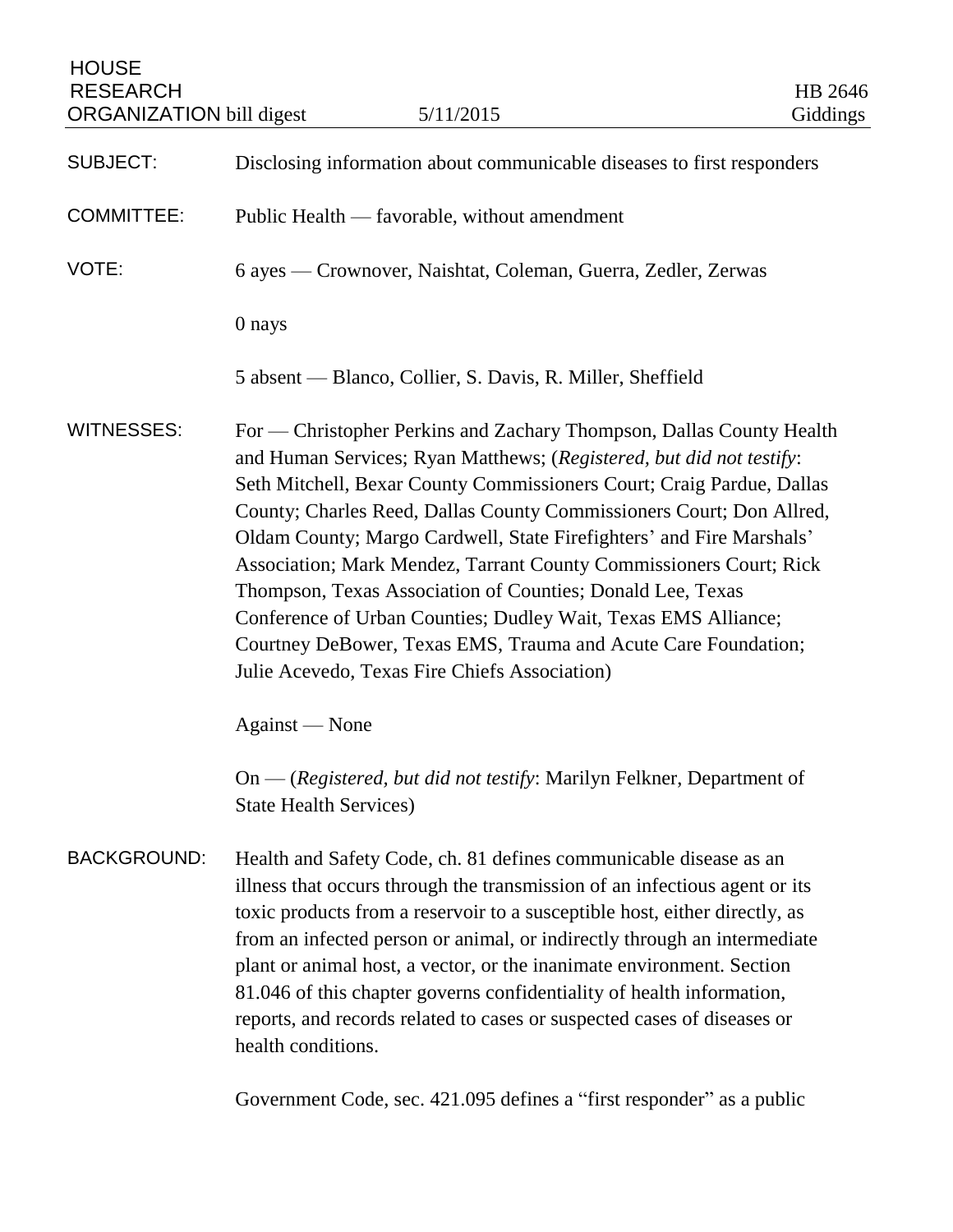## HB 2646 House Research Organization page 2

safety employee or volunteer whose duties include responding rapidly to an emergency. In 2014, cases of Ebola were confirmed in Texas. Following the confirmation of these cases, local health authorities monitored individuals who had been exposed to the Ebola patients. These events highlighted gaps in state statute regarding the ability of local health authorities to

share information about communicable disease with first responders who respond in these situations. DIGEST: HB 2646 would add new entities to whom medical or epidemiological information, including information linking a person who was exposed to a

person with a communicable disease, could be released. Under the bill, this information could be released to the following entities for the following reasons in addition to the ones already specified in existing statute:

- governmental entities that provided first responders who could respond to a situation involving a potential communicable disease of concern and who needed the information to properly respond to the situation; or
- a local health department or health authority for a designated monitoring period based on the potential risk for developing symptoms of a communicable disease of concern.

The bill would require a local health department or health authority to provide to first responders the physical address of a person who was being monitored by the local department or authority for a communicable disease for the duration of the disease's incubation period. The local health department, health authority, or other governmental entity, as applicable, would be required to remove the person's physical address from any computer-aided dispatch system after the monitoring period expired.

The bill would allow only the minimum necessary information to be released under the above provisions, as determined by a health authority,